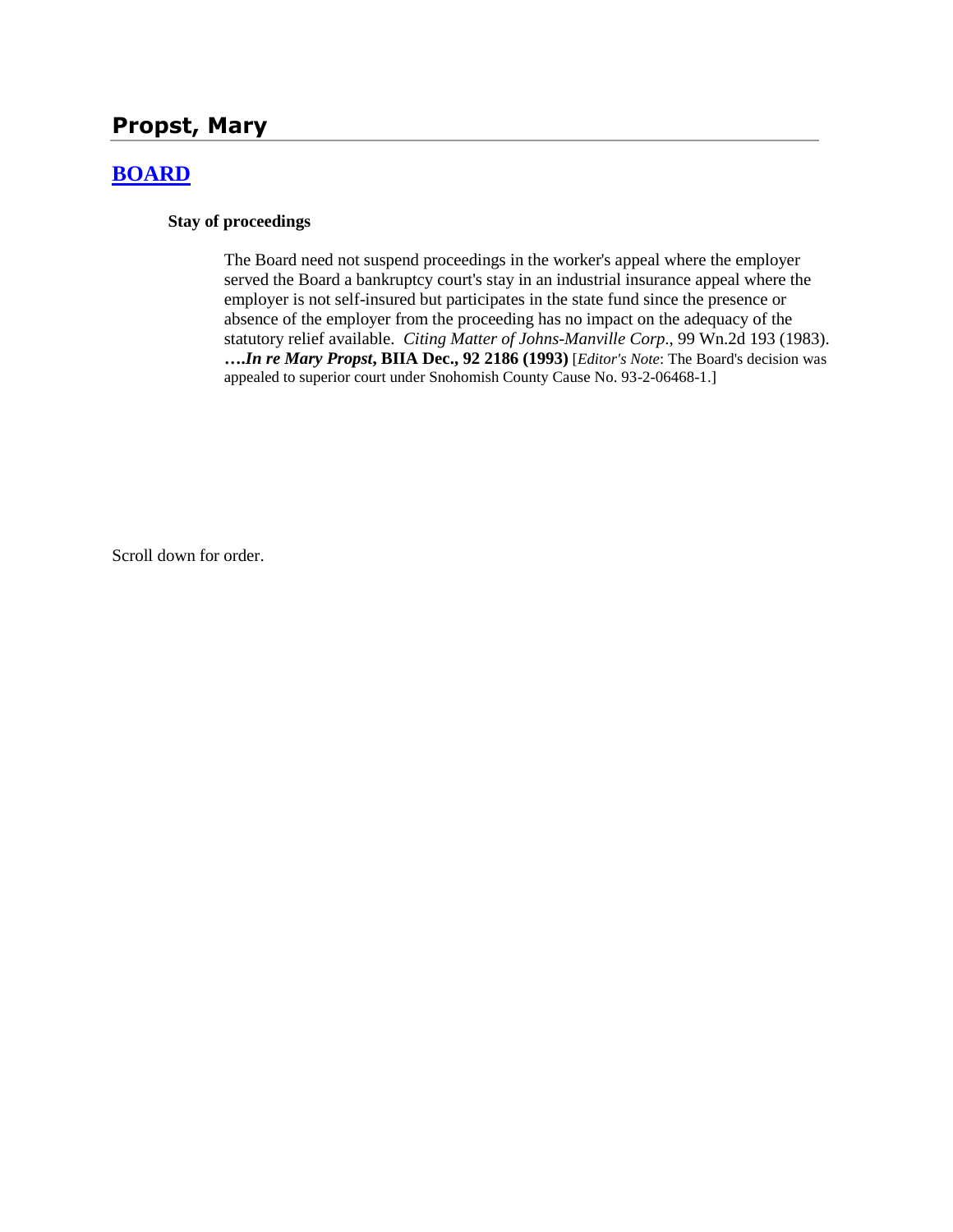### **BEFORE THE BOARD OF INDUSTRIAL INSURANCE APPEALS STATE OF WASHINGTON**

**)**

**IN RE: MARY J. PROPST ) DOCKET NO. 92 2186**

**CLAIM NO. M-591390 ) DECISION AND ORDER**

APPEARANCES:

Claimant, Mary J. Propst, by Edward D. Campbell, Attorney

Employer, Nutri/System, Inc., by Mundt, MacGregor, Happel, Falconer Zulauf & Hall, per Kathleen C. Van Olst and Scott Zanzig, Attorneys (Withdrawn) Schnader, Harrison, Segal & Lewis, by Margaret S. Woodruff, Attorney

The Department of Labor and Industries, by The Office of the Attorney General, per Gordon C. Klug, Assistant

This is an appeal filed by the claimant, Mary J. Propst, on April 28, 1992 from an order of the Department of Labor and Industries dated April 20, 1992 which affirmed an order dated June 25, 1992 which rejected the claim for benefits. **DISMISSED**.

# **DECISION**

Pursuant to RCW 51.52.104 and RCW 51.52.106, this matter is before the Board for review and decision on a timely Petition for Review filed by the claimant to a Proposed Decision and Order issued on July 8, 1993 in which the order of the Department dated April 28, 1992 was affirmed.

The Board has reviewed the record and finds that the hearing judge erred in failing to grant the Department of Labor and Industries motion to dismiss the appeal pursuant to CR 12(b)(6) for failure to state a claim on which relief can be granted. Because we now dismiss the appeal, it is not necessary to address the issues raised by the claimant in her Petition for Review, including any erroneous evidentiary rulings and any possible prejudice arising from rescheduling of the original hearing date. The Board must, however, initially address the impact of the stay of proceedings issued in favor of the employer, Nutri/System, Inc., in bankruptcy proceeding, Cause No. 93 12725, before the U.S. Bankruptcy Court for the Eastern District of Pennsylvania.

Title 11 U.S.C. Section 362 provides that:

a) Except as provided in subsection (b) of this section, a petition filed under section 301, 302 or 303 of this title operates as a stay, applicable to all entities, of –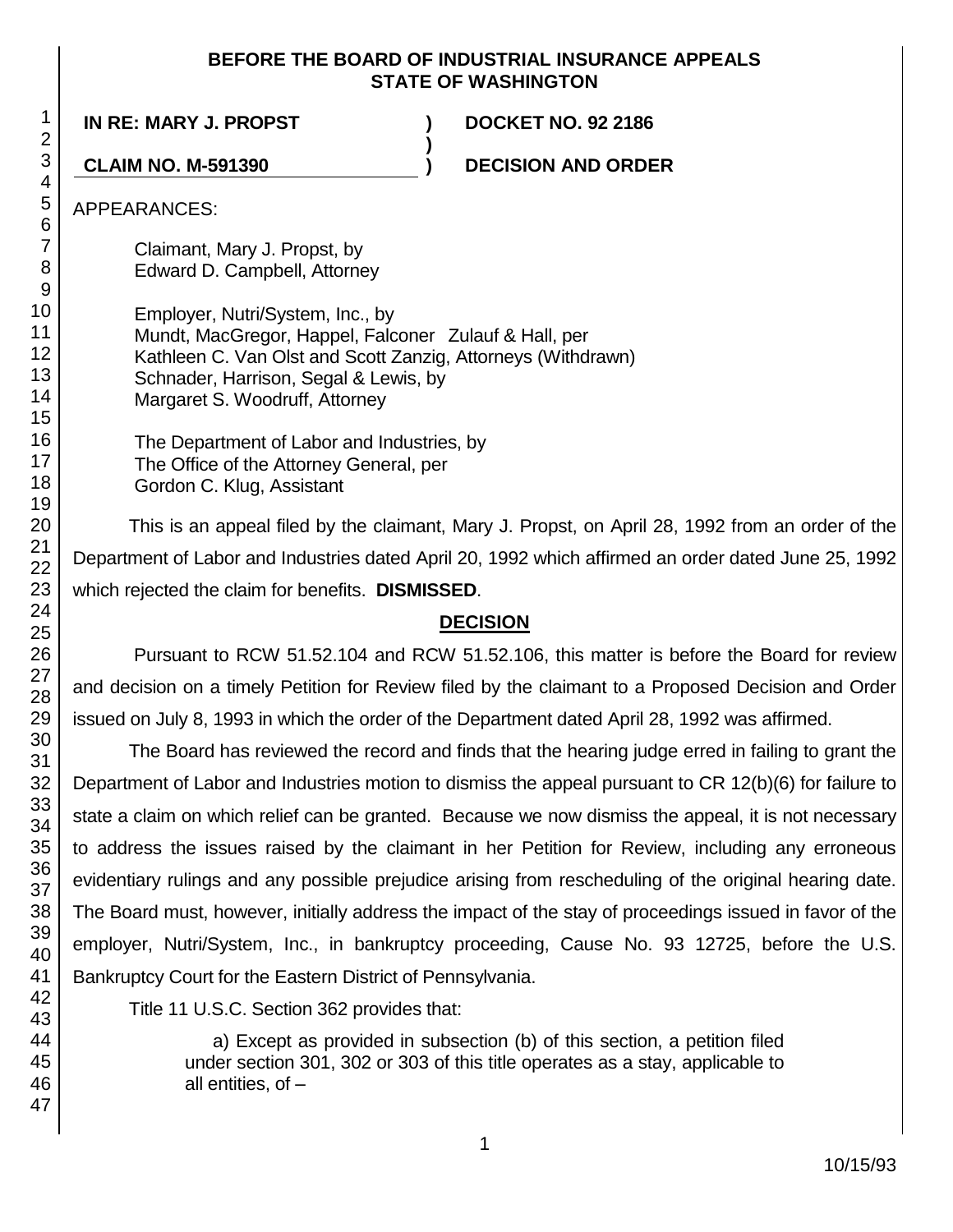(1) the commencement or continuation, including the issuance or employment of process, of a judicial, administrative, or other proceeding against the debtor that was or could have been commenced before the commencement of the case under this title, or to recover a claim against the debtor that arose before the commencement of the case under this title;

(6) any act to collect, assess or recover a claim against the debtor that arose before the commencement of the case under this title;

Nutri/System, Inc. became the debtor in an involuntary bankruptcy proceeding on May 13, 1992. The attorneys for the employer filed a Notice of Stay pursuant to the automatic stay provisions of Chapter 11 U.S.C. Section 303 on May 11, 1993. Any interested party could have moved the bankruptcy court for relief from that stay for the purpose of the employer's participation in the current appeal. As far as our record reflects, no one did so. For the purpose of this proceeding, the stay is valid on its face and enforceable as to the employer.

The Board's past practice with respect to employers involved in bankruptcy proceedings has been to honor the automatic stay and hold the affected appeal inactive pending the debtor's discharge in bankruptcy. This practice has been, and remains, appropriate when the employer is the only party directly affected by the proceeding. For example, an appeal from a Notice and Order of Assessment involves the Department's attempt to assess and collect funds directly from the employer. In a worker's compensation appeal involving a state fund insured employer, the recovery is assessed against, and collected from, the state fund. The Department of Labor and Industries, as the administrator of the state fund, is also a party defending the appeal.

The question of whether a bankruptcy stay against one of several co-defendants operates as a stay of proceedings against the other parties to the action was addressed by the Washington State Supreme Court in Matter of Johns-Manville Corp., 99 Wn.2d 193 (1983). In that case, Johns-Manville Corp. was one of a number of co-defendants alleged to be jointly and severally liable for asbestos exposure claims under a class action suit. The corporation filed for bankruptcy and obtained a stay. The court ruled that in the instance of jointly and severally liable co-defendants a stay against one party defendant does not operate as a stay against the remaining parties. Obviously, the employer and the Department in a worker's compensation appeal are not jointly and severally liable codefendants. Any one of multiple co-defendants adjudged to be jointly and severally liable may be required to pay the plaintiff's entire recovery if the other co-defendants cannot. A state fund employer,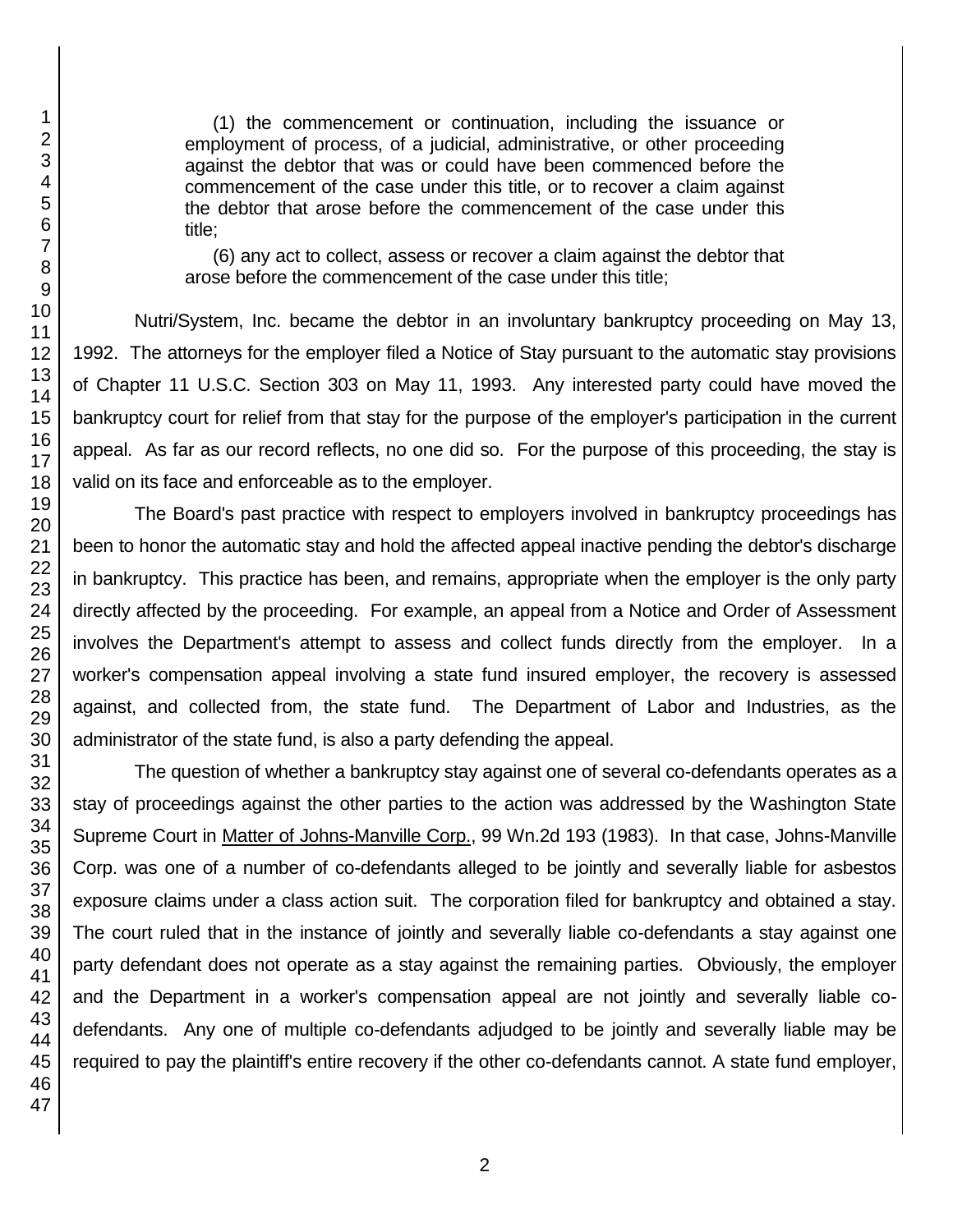on the other hand, is entirely indemnified against any financial recovery even if the employer actively participates in the appeal.

The Johns-Manville court further analyzed whether the corporation was an indispensable party to the litigation under CR 19. The rule provides:

> (a) **Persons to be joined if Feasible.** A person who is subject to service of process and whose joinder will not deprive the court of jurisdiction over the subject matter of the action shall be joined as a party in the action if (1) in his absence complete relief cannot be accorded among those already parties, or (2) he claims an interest relating to the subject of the action and is so situated that the disposition of the action in his absence may (A) as a practical matter impair or impede his ability to protect that interest or (B) leave any of the persons already parties subject to a substantial risk of incurring double, multiple, or otherwise inconsistent obligations by reason of his claimed interest. . . .

> **(b) Determination by Court Whenever Joinder Not Feasible** If a person joinable under (1) or (2) of subdivision (a) hereof cannot be made a party, the court shall determine whether in equity and good conscience the action should proceed among the parties before it, or should be dismissed, the absent person being thus regarded as indispensable. The factors to be considered by the court include: (1) to what extent a judgment rendered in the person's absence might be prejudicial to him or those already parties; (2) the extent to which, by protective provisions in the judgment, by the shaping of relief, or other measures, the prejudice can be lessened or avoided; (3) whether a judgment rendered in the person's absence will be adequate; (4) whether the plaintiff will have an adequate remedy if the action is dismissed for nonjoinder.

Applying the criteria set forth in CR 19 to the instance of a state fund worker's compensation appeal, we can identify no compelling interest mandating the employer's participation. The state fund is the sole available source of benefits for the worker. Under those circumstances, many state fund insured employers opt not to participate in appeals before the Board at all. The presence or absence of the employer from the proceeding has no impact on the adequacy of the statutory relief available. Under the circumstances, we conclude that this Board need not suspend action against the Department in appeals in which the state fund employer enjoys the benefit of a bankruptcy stay.

We turn now to the resolution of this particular appeal. On June 13, 1991, Mary J. Propst filed an application for benefits alleging an occupational disease consisting of "symptoms of severe anxiety" arising as a consequence of her employment at Nutri/System. On June 25, 1991, the Department rejected the application for benefits on the basis that there was no specific injury and that the condition alleged was not an occupational disease. The reject order is consistent with RCW 51.08.142 which

1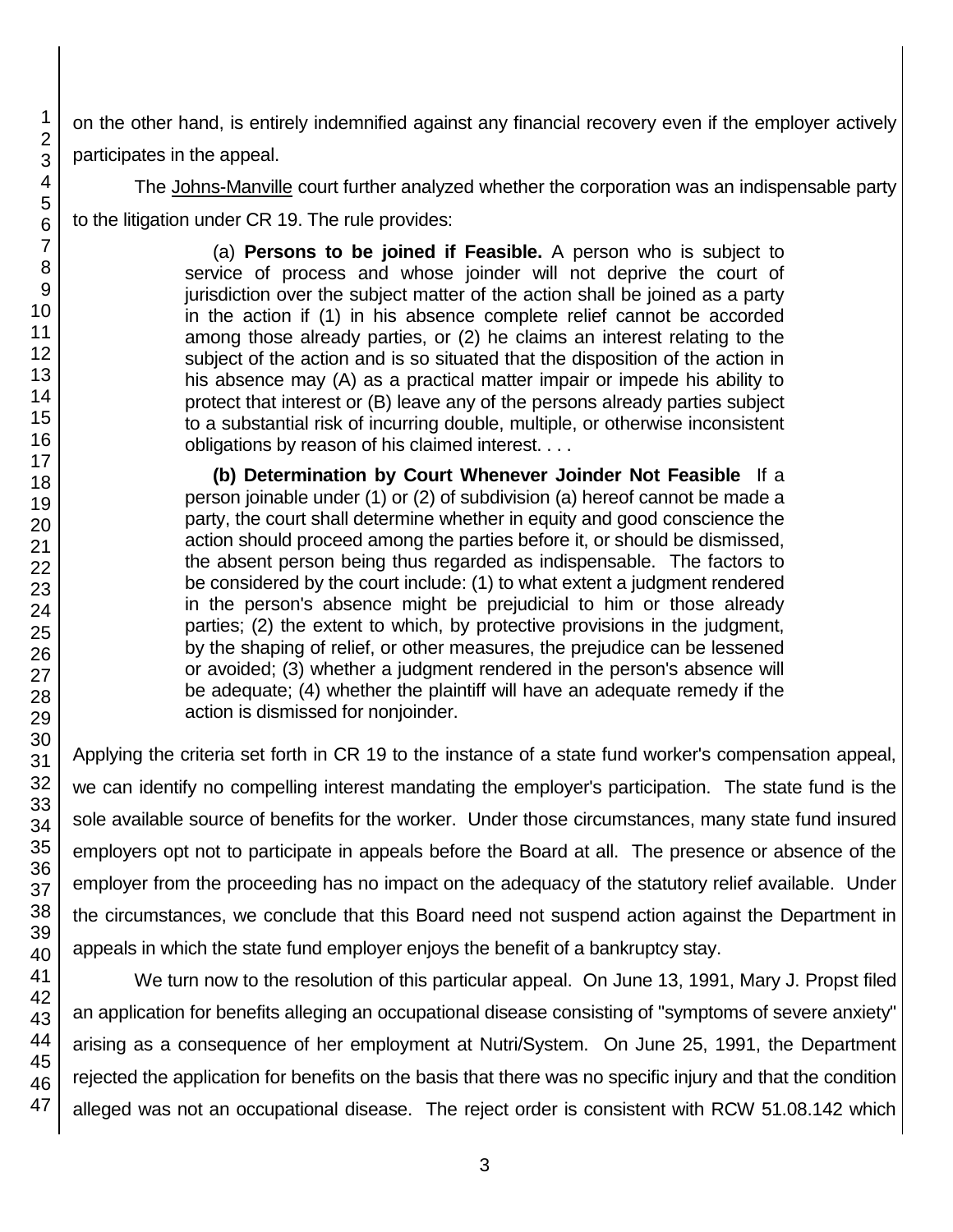provides that "claims based on mental conditions or mental disabilities caused by stress do not fall within the definition of occupational disease in RCW 51.08.140."<sup>1</sup>

The claimant concedes the applicability of RCW 51.08.140 to her situation, but challenges the constitutionality of the statute. The Department moved to dismiss the appeal because the Board lacks jurisdiction to hear constitutional issues. It is true that as a quasi-judicial body, this Board lacks authority to rule on constitutional questions. Bare v. Gorton, 84 Wn.2d 380 (1974). The presence of a constitutional question, however, does not deprive the Board of jurisdiction over an otherwise viable appeal. In re Arthur Ryals, Docket No. 87 2993, 87 3983 (September 26, 1989). The motion to dismiss, as argued, raised a legitimate question about the viability of this appeal under CR 12(b)(6), which provides that any party may bring a motion to dismiss a proceeding for failure to state a claim upon which relief can be granted.

Ms. Propst argued that the Department's motion to dismiss must be denied because of a factual dispute over whether the claimed stress-related occupational disease existed. In ruling on a motion to dismiss pursuant to CR 12(b)(6), the finder of fact must accept the allegations of the nonmoving party as true. Dennis v. Heggen, 35 Wn. App. 432 (1983). The motion must be granted if it appears beyond doubt that the claimant can prove no set of facts that would entitle her to relief. Orwick v. City of Seattle, 103 Wn.2d 249 (1984). In the present case, Ms. Propst claims that the accumulated stresses of her employment caused her to develop a severe anxiety disorder. Conceding both the existence of the disorder and its alleged cause, there remains no relief that this Board can afford to her, as we are bound by the provisions of RCW 51.08.142 and WAC 296-14-300.

The claimant's attorney and the hearing judge were concerned that Ms. Propst be permitted to exhaust all "administrative remedies" available to ensure entree into the Superior Court where her constitutional argument might be presented. Exhaustion of administrative remedies is a doctrine peculiar to matters litigated under the Administrative Procedures Act, RCW 34.04. It does not apply to proceedings before this Board, which are conducted according to the Rules of Civil Procedure for Superior Courts unless otherwise specifically directed by statute or administrative regulation. WAC 263-12-125. In any event, an order granting a CR 12(b)(6) motion is a final appealable order from which Ms. Propst may launch her appeal to Superior Court.

See W.A.C. 296-14-300 for the specific factors considered to constitute job related stress.

l